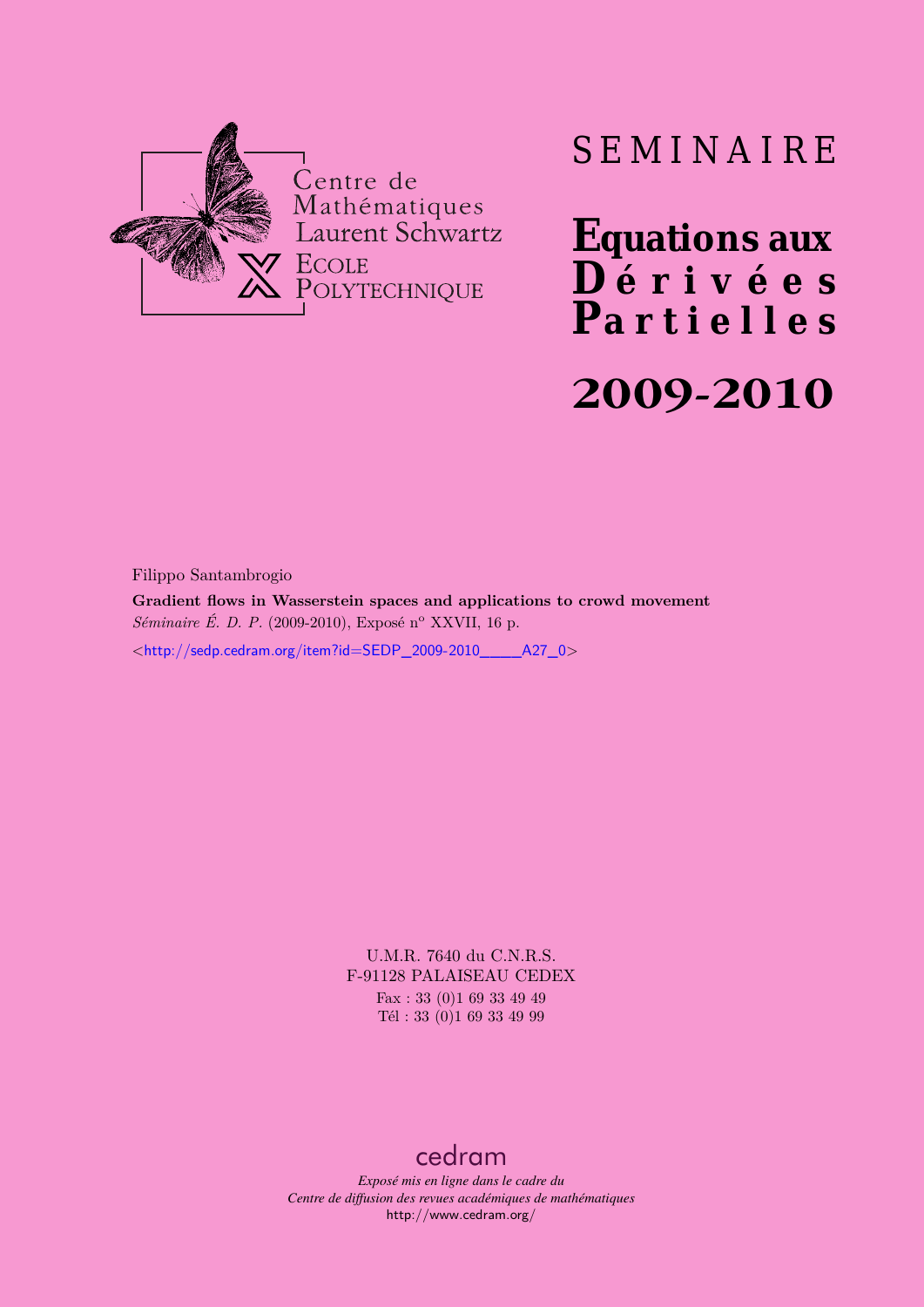### Gradient flows in Wasserstein spaces and applications to crowd movement

Filippo Santambrogio <sup>∗</sup>

#### Abstract

Starting from a motivation in the modeling of crowd movement, the paper presents the topics of gradient flows, first in  $\mathbb{R}^n$ , then in metric spaces, and finally in the space of probability measures endowed with the Wasserstein distance (induced by the quadratic transport cost). Differently from the usual theory by Jordan-Kinderlehrer-Otto and Ambrosio-Gigli-Savaré, we propose an approach where the optimality conditions for the minimizers of the optimization problems that one solves at every time step are obtained by looking at perturbation of the form  $\rho_{\varepsilon} = (1-\varepsilon)\rho + \varepsilon\tilde{\rho}$ instead of  $\rho_{\varepsilon} = (id + \varepsilon \xi)_{\#}\rho$ . The ideas to make this approach rigorous are presented in the case of a Fokker-Planck equation, possibly with an interaction term, and then the paper is concluded by a section, where this method is applied to the original problem of crowd motion (referring to a recent paper in collaboration with B. Maury and A. Roudneff-Chupin for the details).

#### 1 Introduction

The goal of this paper, as well of the talk I gave at Séminaire X-EDP is to present some ideas from the theory of Gradient Flows in the space of probability measures, motivated by applications in crowd movement and, more generally, in the motion of fluids under a density constraint (imposing that particles cannot be "too dense").

In many vehicular traffic models with congestion a discrete network is considered and the speed of every vehicle is supposed to decrease with the density of other vehicles nearby, possibly tending to 0 when it approaches a threshold density. For instance one can take  $v = (1 - \rho)u$ , where u is the spontaneous velocity in the absence of other vehicles,  $v$  is the true velocity which will be actually realized, and  $\rho \leq 1$  is the density. Pedestrian motion models (see [4, 6, 7, 9, 10, 11, 20], just to make a short list of some of the recent models) usually replace the network with a 2D framework, but in many cases the dependence of the velocity on the density stays similar. Both the 1D and 2D cases are studied either under a continuous approach (i.e. looking at the evolutions of densities and velocities as functions of  $(t, x) \in [0, T] \times \Omega$  or under a discrete one, looking separately at every particle and at its interactions with the others.

<sup>∗</sup>Laboratoire de Math´ematiques d'Orsay, Facult´e des Sciences, Universit´e Paris-Sud XI, 91405 Orsay cedex, filippo.santambrogio@math.u-psud.fr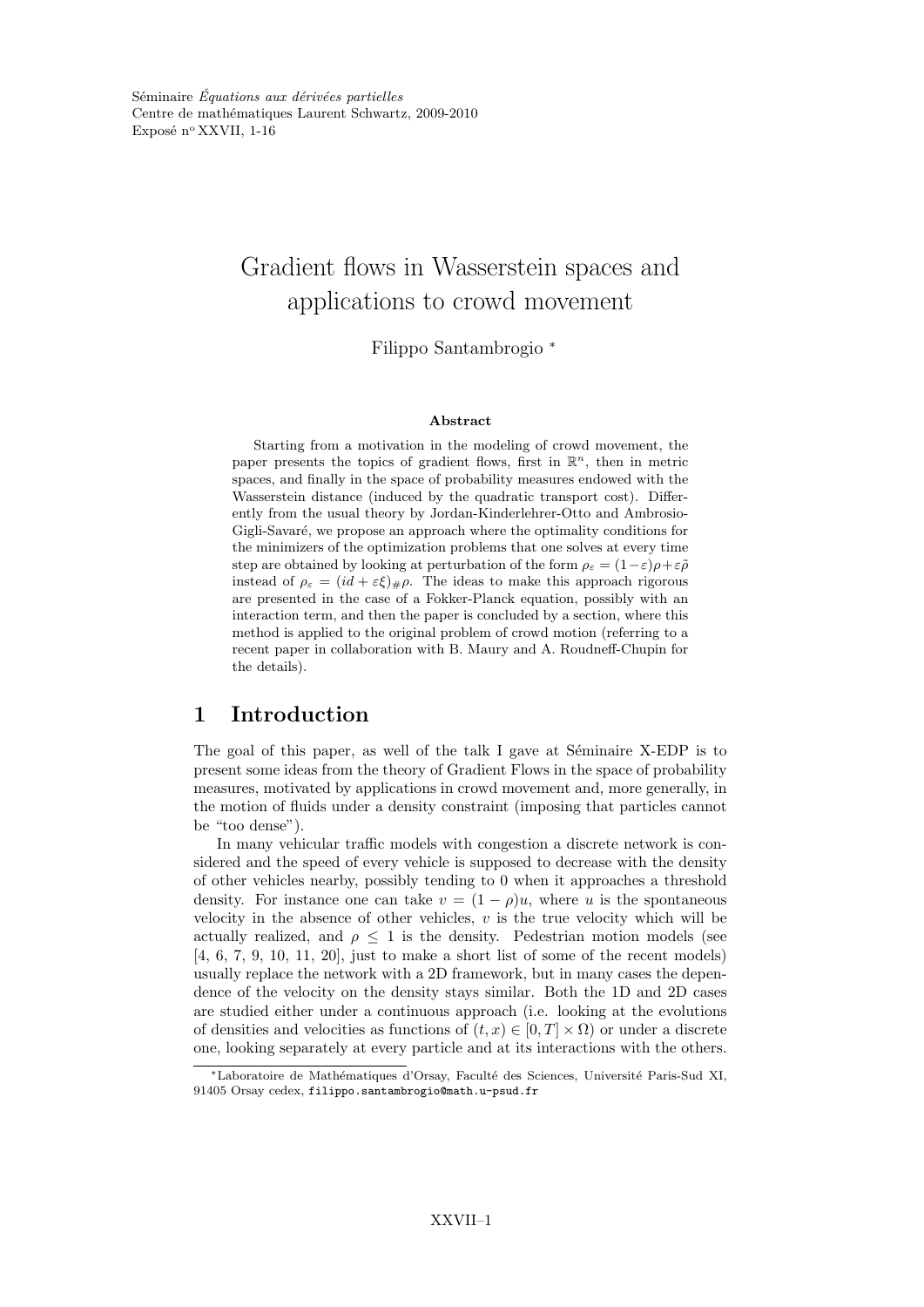A more drastic viewpoint is the one presented by Maury and Venel in [16, 17], where the idea is that particles can move as they want as far as they are not too dense, and if a density constraint is saturated, then their velocity field will change from the spontaneous  $u$  to another, less concentrating and typically slower, v. Maury and Venel are concerned with the discrete case, so that the density constraint is interpreted as a non-superposition constraint: particles cannot overlap, but as soon as they are not in touch their motion is unconstrained. The problem that arises is a strange ODE which is studied by the authors both from a theoretical and numerical point of view, putting it in the framework of differential inclusions, maximal monotone operator and gradient-flow in  $\Omega^N$  (N being the number of particles).

This discrete model will be briefly sketched in the next section, together with its continuous counterpart, which is the main motivation of this paper. The reader may refer to the paper [15] in preparation, which will deal with various aspects of the problem, and in particular with the comparison between the microscopic and the macroscopic versions. What arises in the continuous (macroscopic) model is a PDE of the form

$$
\frac{\partial}{\partial t}\rho_t + \nabla \cdot (\rho_t v_t) = 0
$$

where  $v_t$  is defined as the projection of a given field  $u_t$  on the set of admissible velocities "infinitesimally preserving" the density constraint  $\rho \leq 1$ . This set depends on  $\rho_t$  (more precisely, on the region where  $\rho_t = 1$ ) and, as a consequence, the velocity field  $v$  has globally two regularity problems: first, in general, for fixed  $\rho_t$  and  $u_t$ , the field  $v_t$  is not Lipschitz continuous, since it is obtained through an  $L^2$  projection; second, it does not depend in a smooth way on  $\rho$ , and is very sensitive to small perturbations of  $\rho$ . This implies that it is very difficult to insert this PDE into a wide classical theory, and leads to the need for some other tools.

It happens, as it has been intensively studied in the last years, that the concept of gradient flow in metric spaces, applied to the case of probability measures endowed with the Wasserstein distance (i.e. the distance induced by the quadratic transport cost in Monge-Kantorovitch theory, see [13, 21, 22]), is very useful for applications to certain nonlinear evolution PDEs. In Section 3, we will give the step-by-step variational interpretation of gradient flows, with the way to adapt it to metric spaces (following De Giorgi and Ambrosio, [8, 1]). After that, we will introduce the tools we need in optimal transport, together with the way of getting some PDEs. The first ideas of this theory date back to [12], and the subject has been systematically studied in [2, 3], but here in this paper there is an important different idea that we will see: actually, when computing the optimality conditions for the variational problems that one gets when discretizing in time, we use vertical perturbations

$$
\rho_{\varepsilon} = (1 - \varepsilon)\rho + \varepsilon \tilde{\rho} \quad \text{ instead of } \quad \rho_{\varepsilon} = (id + \varepsilon \xi)_{\#}\rho,
$$

the latter being also called horizontal perturbations or intrinsic, because they are the most natural when one looks at the Wasserstein space as a sort of Riemannian manyfold.

For some reasons, it happens that these alternative perturbations have not been that used up to now, especially in evolutionary problems (they actually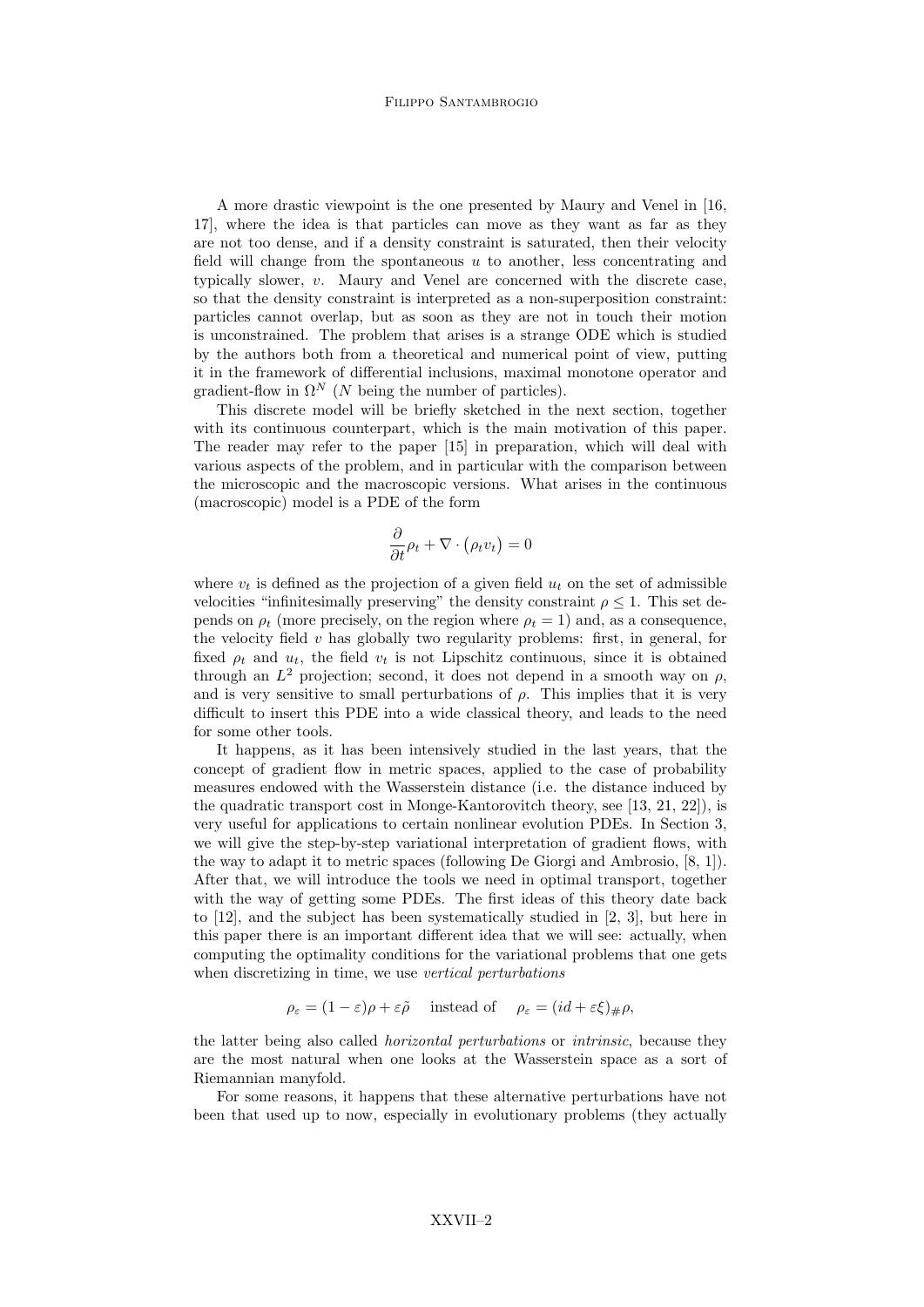appear in some papers more related to convex analysis and statical optimization, and an example can be seen in [5]). Yet, they allow very often to get some powerful results for variational or gradient flow problems, and it could be the case that some results are easier to obtain in this way rather than through the usual theory of [2], even if I do not claim that this alternative viewpoint necessarily allows for wider or stronger or better results (but I think it deserves being explored). This is why in Section 4 we will see the procedure giving existence of the solutions to some evolutionary PDEs via this ideas. For the sake of clarity, Section 4 will stick to a sloppy presentation, with ideas from the time-discretized problem, followed by a rigorous proof in the easiest cases. These case include linear terms, like in the Heat or Focker-Planck equations, but also non-local terms, corresponding to interaction energies, provided some compactness properties are satisfied. I'm also currently studying how to extend these results to other nonlinear cases, where compactness is not straightforward (it is the case for the porous media equation), but this requires a more refined analysis, and will hopefully appear in a forthcoming paper. Let me stress the fact that the only goal of this approach is to prove existence results (under no geodesic convexity assumptions, which are crucial in the theory of [2]) and when I say existence I mean "existence of a weak solution of the associated PDE".

Anyway, to come back to the original motivation, in Section 5 we will see a functional whose gradient flow is supposed to give our crowd motion PDE, and then, via vertical perturbations, we show that this is exactly the case. The reader may refer to [14] for all the estimates, which are non-trivial, and we only give the main ideas. The choices of the structure of the functional will be discussed in relation with the modelization goals of this study.

#### 2 Microscopic and Macroscopic models for crowd motion

This section is devoted to the modelization of a density-constrained motion of a particle population. Let us suppose that each particle, if alone, would follow its own velocity  $u$  (which could a priori depend on time, position, on the particle itself. . . ). Yet, these particles are modeled by rigid disks that cannot overlap, hence, it is not clear whether the actual velocity can be  $u$ , in particular if  $u$  tends to concentrate the masses. Hence, we will call  $v$  the actual velocity that each particle will have, and the main assumption of the model is that  $v = P_{adm(q)}(u)$ , where q is the particle configuration,  $adm(q)$  is the set of velocities that do not induce overlapping starting from the configuration q, and  $P_{adm(q)}$  the projection on this set.

The simplest example is the one where every particle is a disk with the same radius R and center located at  $q_i$ . In this case we define the admissible set of configurations  $K$  through

$$
K := \{ q = (q_i)_i \in \Omega^N \; : \; |q_i - q_j| \ge 2R \; \text{ for all } i \ne j \}.
$$

In this way the set of admissible velocities is easily seen to be

$$
adm(q) = \{v = (v_i)_i : (v_i - v_j) \cdot (q_i - q_j) \ge 0 \ \forall (i, j) : |q_i - q_j| = 2R\}.
$$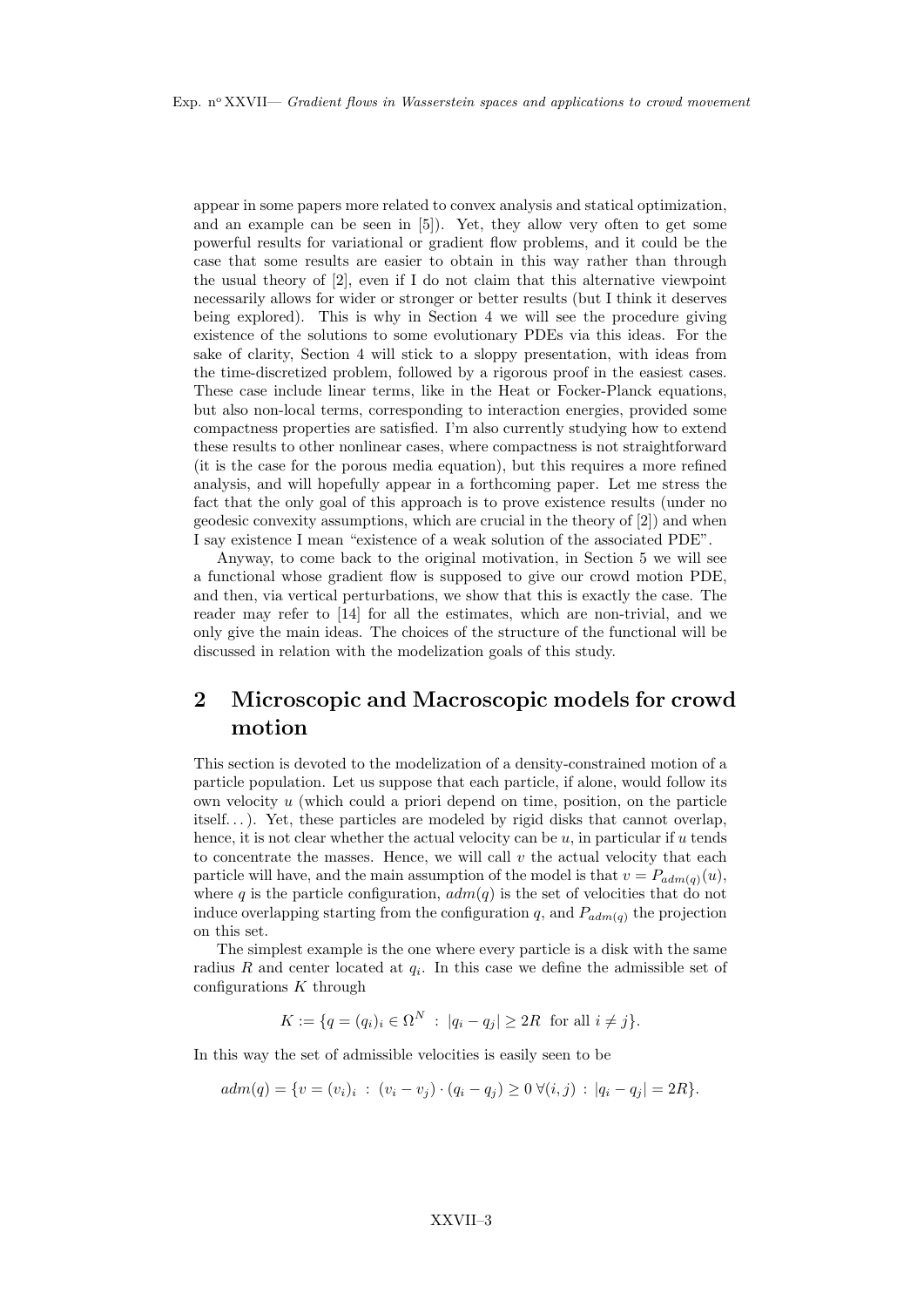The evolution equation which has to be solved for following the motion of  $q$ is then

$$
q'(t) = P_{adm(q(t))}u(t)
$$
\n(1)

(with  $q(0)$  given).

The typical case is the one where the spontaneous velocity of the  $i$ -th particle only depends on its position, and in particular we are interested in a gradient structure:  $u_i(q) = -\nabla D(q_i)$ . In the modelization, the function D is often supposed to be a distance function to a target set, like  $D(x) = d(x, \Gamma)$  and  $\Gamma$  is a subset of  $\partial\Omega$  representing the exit door that the particles located in the domain  $\Omega$  aim to reach (and if  $\Omega$  is not convex it is better to consider as d the geodesic distance).

The equation (1) itself is not easy from a mathematical point of view (proving existence of a solution, uniqueness, finding an algorithm to approximate it, possibly by time discretization...). The main problem is the fact that  $q \mapsto$  $P_{adm(q)}u$  is not regular (Lipschitz). On the other hand, in this specific case where  $u = -\nabla D$ , it may be written in the following way

$$
-q'(t) \in \partial (F + I_K)(q(t)),
$$

where  $\partial$  denotes the Fréchet subgradient and  $F(q) := \sum_i D(q_i)$ . Notice that, independently of the possible convexity of F, the sum  $F + I_K$  ( $I_K$  being the indicator function of the set K, equal to 0 on K and to  $+\infty$  on its complement) is not convex since the set K itself is not convex. Yet, the set K is not far from being convex, since it is prox-regular (i.e. it admits a neighborhood where the projection on  $K$  is well-defined and Lipschitz), and hence it allows for some proofs similar to the convex case. This is the point which has been exploited by Maury and Venel ([16, 17]) to make a complete theory of this equation.

We are now interested in the simplest continuous counterpart of this microscopic model. In this framework, which does not pretend to be any kind of homogenized limit of the discrete particle approaches, but only an easy reformulation in a density setting, the main ingredients are the following.

- The particles population will be described by a probability density  $\rho \in$  $\mathcal{P}(\Omega)$ ;
- the constraint of non-overlapping will be replaced by a density constraint using the set  $K = {\rho \in \mathcal{P}(\Omega) : \rho \leq 1}$  (where  $\rho$  denotes, by abuse of notation at the same time the probability and its density, since anyway our set K imposes  $\rho \ll \mathcal{L}^d$  and that the density is bounded a.e. by 1);
- for every time t, we consider  $u_t : \Omega \to \mathbb{R}^d$  a vector field, possibly depending on time or on  $\rho$ ;
- the set of admissible velocities will be described by the sign of the divergence on the saturated region  $\{\rho = 1\}$ :  $adm(\rho) = \{v : \Omega \to \mathbb{R}^d : \nabla \cdot v \geq 0\}$ 0 on  $\{\rho = 1\}$ ;
- we will consider a projection  $P$ , which will be either the projection in  $L^2(\mathcal{L}^d)$  or in  $L^2(\rho)$  (this will turn out to be the same, since the only relevant zone is  $\{\rho = 1\}$ ;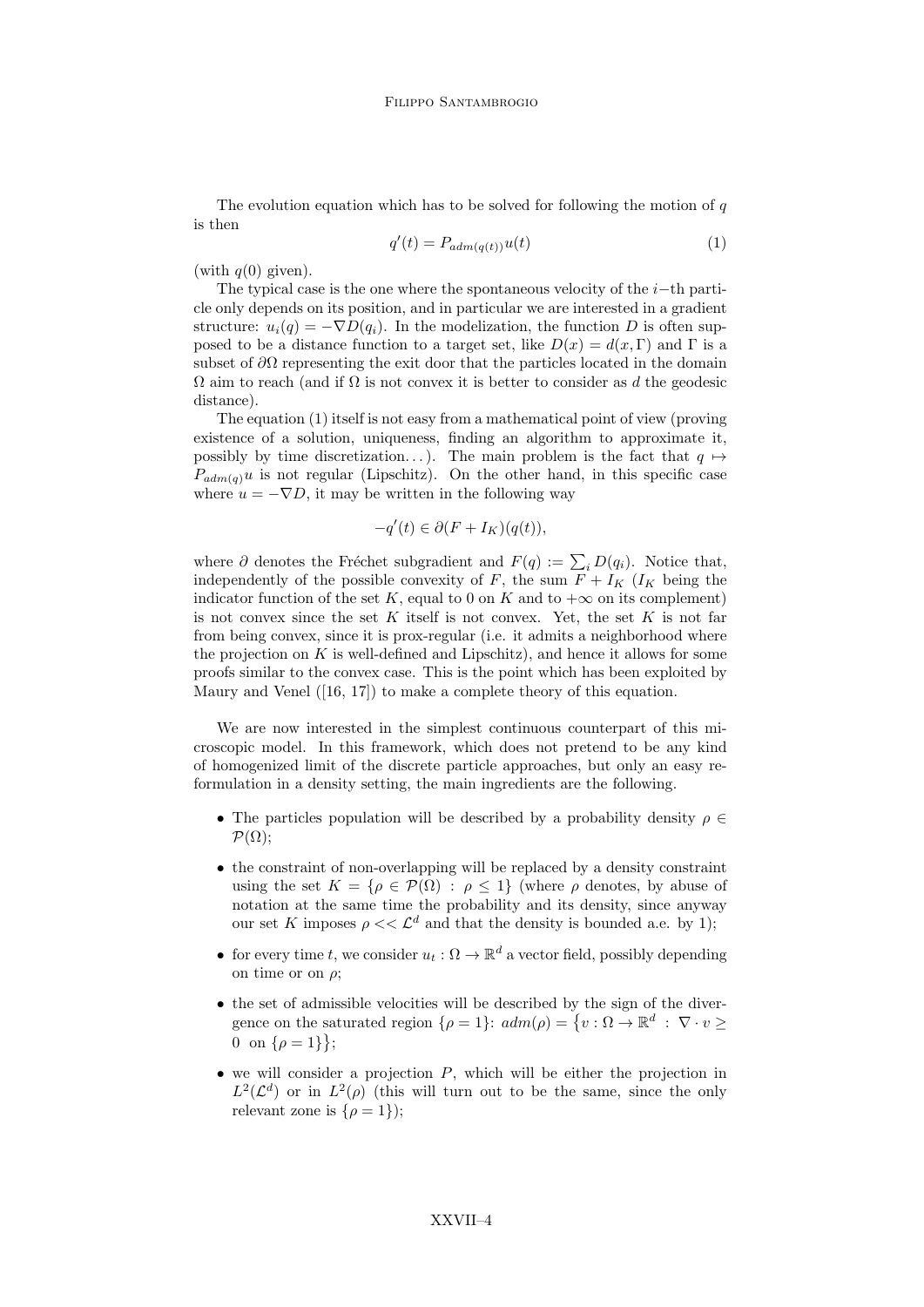• we will solve the equation

$$
\frac{\partial}{\partial t}\rho_t + \nabla \cdot \left(\rho_t \left(P_{adm(\rho_t)} u_t\right)\right) = 0. \tag{2}
$$

Formula (2) is motivated by the fact that the equation satisfied by the evolution of a density  $\rho$  when each particle follows the velocity field v is exactly the continuity equation  $\frac{\partial}{\partial t}\rho_t + \nabla \cdot (\rho_t v_t) = 0$  (with  $v \cdot n = 0$  on  $\partial\Omega$ , so that the density does not exit  $\Omega$ ). Here we only insert the fact that v is the projection of u.

The main difficulty is the fact that the vector field  $v = P_{adm(\rho_t)}u_t$  is nor regular (since it is obtained as an  $L^2$  projection, and may only be expected to be  $L^2$  a priori), neither it depends regularly on  $\rho$  (it is very sensitive to small changes in the values of  $\rho$ : for instance passing from a density 1 to a density  $1 - \varepsilon$  completely changes the saturated zone, and hence the admissible set of velocities and the projection onto it).

Before entering the ideas which are necessary to overcome these difficulties, we need to make a little bit more precise the definitions above. Actually, instead of considering the divergence of vector fields which are only supposed to be  $L^2$ , it is more convenient to give a better description of  $adm(\rho)$  by duality:

$$
adm(\rho) = \left\{ v \in L^2(\rho) \; : \; \int v \cdot \nabla p \le 0 \quad \forall p \in H^1(\Omega) \; : \; p \ge 0, \, p(1 - \rho) = 0 \right\}.
$$

In this way we characterize  $v = P_{adm(\rho)}(u)$  through

$$
u = v + \nabla p, \quad v \in adm(\rho), \quad \int v \cdot \nabla p = 0,
$$
  

$$
p \in press(\rho) := \{ p \in H^1(\Omega), \ p \ge 0, \ p(1 - \rho) = 0 \},
$$

where  $press(\rho)$  is the space of functions p used as test functions in the dual definition of  $adm(\rho)$ , which play the role of a pressure affecting the movement. The two cones  $\nabla press(\rho)$  and  $adm(\rho)$  are orthogonal cones and this allows for an orthogonal decomposition  $u_t = v_t + \nabla p_t$ . This also gives the alternative expression of Equation (2), i.e.

$$
\frac{\partial}{\partial t}\rho_t + \nabla \cdot \left(\rho_t (u_t - \nabla p_t)\right) = 0.
$$
\n(3)

### 3 Gradient flows in  $\mathbb{R}^n$ , in metric spaces and in  $W_2$

A gradient-flow in  $\mathbb{R}^n$  is nothing but an evolution equation (an ODE) of the form  $x'(t) = -\nabla F(x(t))$  (i.e. the trajectories follow the steepest descent lines of a function F). If  $F \in C^{1,1}$  this equation falls into the usual theorems for ODE, and in particular Cauchy-Lipschitz theorem. Yet the advantage of those ODE having a gradient structure is the fact that they may be analyzed under much weaker assumptions. For instance, a complete theory of existence and uniqueness results for  $\lambda$ –convex functions F (i.e. such that  $F(x) - \frac{\lambda}{2}|x|^2$  is convex, which means a lower bound on the second derivatives) is available.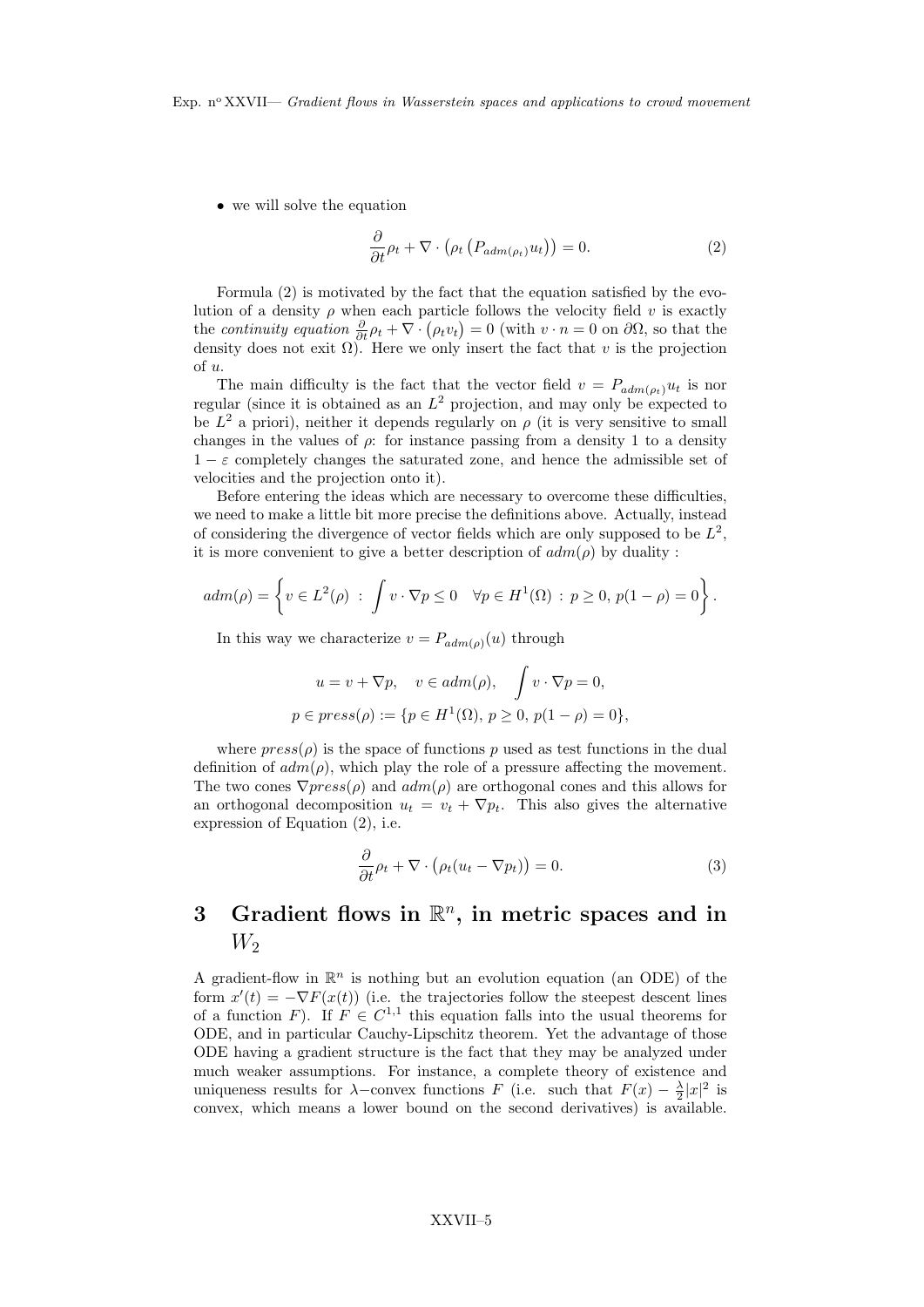However, in this paper we are mainly concerned with the existence of a solution (instead of uniqueness or other properties).

To prove such existence, a powerful tool is the time discretization used by Ambrosio and De Giorgi (see [8, 1]), to define the so-called *minimizing move*ments in general framework. Actually, if one recursively solves

$$
x_{k+1}^{\tau} \in \operatorname*{argmin}_{x} F(x) + \frac{1}{2\tau} |x - x^{\tau}(k)|^{2},
$$

where  $\tau > 0$  is a fixed time step and  $x_0$  is given, he finds a sequence of points  $x^{\tau}(k)$  that may be interpreted as the value of a discrete trajectory at time  $k\tau$ .

If one looks at the optimality conditions on the optimal point  $x_{k+1}^{\tau}$  he finds

$$
\frac{x_{k+1}^{\tau} - x^{\tau}(k)}{\tau} + \nabla F(x_{k+1}^{\tau}) = 0,
$$

which corresponds to an implicit Euler scheme to solve  $x'(t) = -\nabla F(x(t))$ . A solution of this ODE will then be found as a limit  $\tau \to 0$ . It is interesting to notice that, if  $F$  is convex but non-smooth, this method provides a solution to  $x'(t) \in -\partial F(x(t))$ , and is able to provide existence for less regular functions F.

Besides the less-demanding regularity requirements, another advantage of this formulation is the fact that it may easily be adapted to a general metric space. Indeed, one can simply replace  $|x - x^{\tau}(k)|$  with  $d(x, x^{\tau}(k))$  and pass to this more general framework. In particular, it can also be used to study evolution problems for a density  $\rho$  when we use the space  $\mathcal{P}(\Omega)$  endowed with a suitable distance.

The distance that we consider is the so-called Wasserstein distance, induced by the Monge-Kantorovitch optimal transport problem. If two probabilities  $\mu, \nu \in \mathcal{P}(\Omega)$  are given on a domain  $\Omega \subset \mathbb{R}^d$  (that we take compact for simplicity), such a problem reads

$$
\min\left\{\int_{\Omega\times\Omega}\lvert x-y\rvert^2\ d\gamma\ :\ \gamma\in\Pi(\mu,\nu)\right\},\
$$

where  $\Pi(\mu, \nu)$  is the set of the so-called *transport plans*, i.e.

$$
\Pi(\mu,\nu)=\{\gamma\in\mathcal{P}(\Omega\times\Omega):\,(p^x)_{\#}\gamma=\mu,\,(p^y)_{\#}\gamma=\nu,\},
$$

 $p^x$  and  $p^y$  being the two projections of  $\Omega \times \Omega$  onto  $\Omega$ . It is an extension of the Monge problem, which is

$$
\inf \left\{ \int |x - T(x)|^2 d\mu \; : \; T : \Omega \to \Omega, \; T_{\#} \mu = \nu \right\}
$$

(in the sense that to any transport map  $T$  we can associate a transport plan  $\gamma_T$  by taking  $\gamma_T = (id \times T)_\# \mu$ , that the cost of T in the Monge problem is the same as that of  $\gamma_T$  in Kantorovitch's one, and that, under some additional assumption on  $\mu$ , the minimum over the transport plans is realized by a plan of the form  $\gamma_T$ ).

However, independently of the fact that the minimum is realized by a transport map or not, we define the distance  $W_2(\mu, \nu)$  between two measures  $\mu$  and  $\nu$ as the square root of the minimal value. It can be proven that this is a distance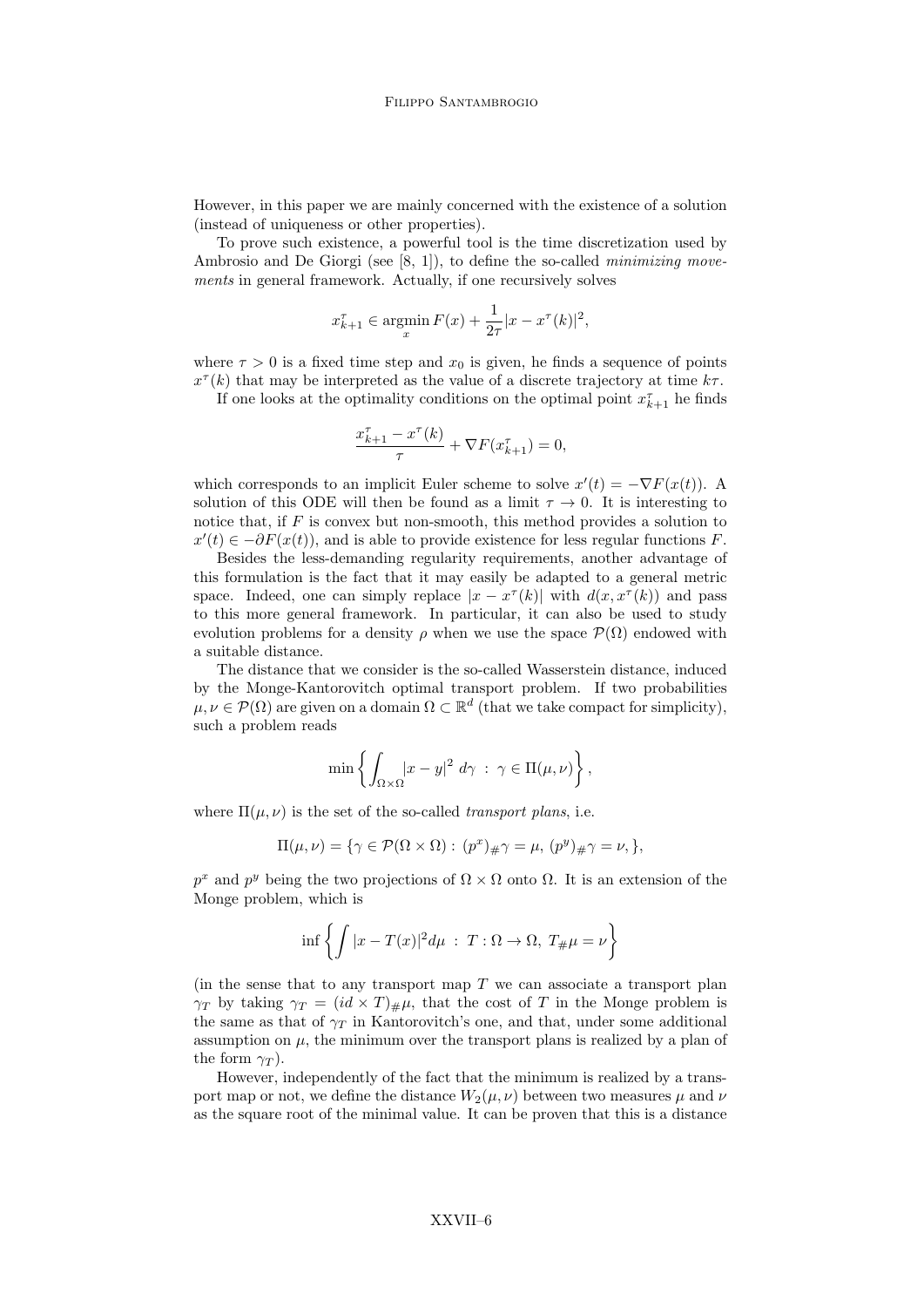on  $\mathcal{P}(\Omega)$ . The index 2 refers to the quadratic cost, and other distances  $W_p$  are possible as well with other exponents  $1 \leq p \leq \infty$ .

The main fact that we need to know for the sequel about optimal transport is the following. For any pair  $(\mu, \nu)$  there exists a function  $\phi : \Omega \to \mathbb{R}$ , called Kantorovitch potential, which is Lipschitz continuous (and semi-concave), with the following properties :

- if  $\phi$  is differentiable  $\mu$ -a.e. (which is the case, for instance, if  $\mu \ll \mathcal{L}^d$ ), then there is a unique optimal transport plan, which is of the form  $\gamma_T$ , and the optimal map T is given by  $T(x) = x - \nabla \phi(x)$ ;
- the function  $\phi$  also plays the role of the derivative of  $\frac{1}{2}W_2^2(\cdot,\nu)$ : we have

$$
\frac{d}{d\varepsilon} \frac{1}{2} W_2^2 (\mu + \varepsilon \chi, \nu)_{|\varepsilon = 0} = \int \phi d\chi.
$$

Pay attention to the notation for these functional derivatives: given a functional  $G: \mathcal{P}(\Omega) \to \mathbb{R}$  we call  $\frac{\delta G}{\delta \rho}(\rho)$ , if it exists, the only function such that  $\frac{d}{d\varepsilon}G(\rho+\varepsilon\chi)_{|\varepsilon=0}=\int\frac{\delta G}{\delta\rho}(\rho)d\chi$  for every perturbation  $\chi$  such that, at least for  $\varepsilon \in [0, \varepsilon_0]$ , the measure  $\rho + \varepsilon \chi$  belongs to  $\mathcal{P}(\Omega)$ . Hence, in the case of the Kantorovitch potential, we are saying  $\frac{\delta(\frac{1}{2}W_2^2(\cdot,\nu))}{\delta q}$  $\frac{\delta_{\rho}^{(2\vee,\nu)}\delta_{\rho}}{\delta_{\rho}}=\phi$ 

With this distance in mind, we consider now a functional F over  $\mathcal{P}(\Omega)$  endowed with the  $W_2$  distance. We consider the time-discretized problem, i.e. we look for

$$
\rho_{k+1}^{\tau} \in \operatorname*{argmin}_{\rho} F(\rho) + \frac{W_2^2(\rho, \rho^{\tau}(k))}{2\tau}.
$$

Which are the discrete optimality conditions? roughly speaking we should have

$$
\frac{\delta F}{\delta \rho}(\rho_{k+1}^{\tau}) + \frac{\phi}{\tau} = const
$$

(where the reasons for having a constant instead of 0 is the fact that, in the space of probability measures, only zero-mean densities are considered as admissible perturbations).

More precise statements and proofs of this optimality conditions will be presented in the next section. Here we look at the consequences we can get. Actually, if we combine the fact that the above sum is constant, and that we have  $T(x) = x - \nabla \phi(x)$  for the optimal T, we get

$$
\frac{T(x) - x}{\tau} = -\frac{\nabla \phi(x)}{\tau} = \nabla \left(\frac{\delta F}{\delta \rho}(\rho)\right)(x). \tag{4}
$$

We will denote by  $-v$  the ratio  $\frac{T(x)-x}{\tau}$ . Why? because, as a ratio between a displacement and a time step, it has the meaning of a velocity, but since it is the displacement associated to the transport from  $\rho_{k+1}^{\tau}$  to  $\rho_k^{\tau}$ , it is better to view it rather as a backward velocity (which justifies the minus sign).

Since here we have  $v = -\nabla \left( \frac{\delta F}{\delta \rho}(\rho) \right)$ , this suggests (and we will analyze it in the next section) that at the limit  $\tau \to 0$  we will find a solution of

$$
\frac{\partial \rho}{\partial t} - \nabla \cdot \left( \rho \, \nabla \left( \frac{\delta F}{\delta \rho}(\rho) \right) \right) = 0.
$$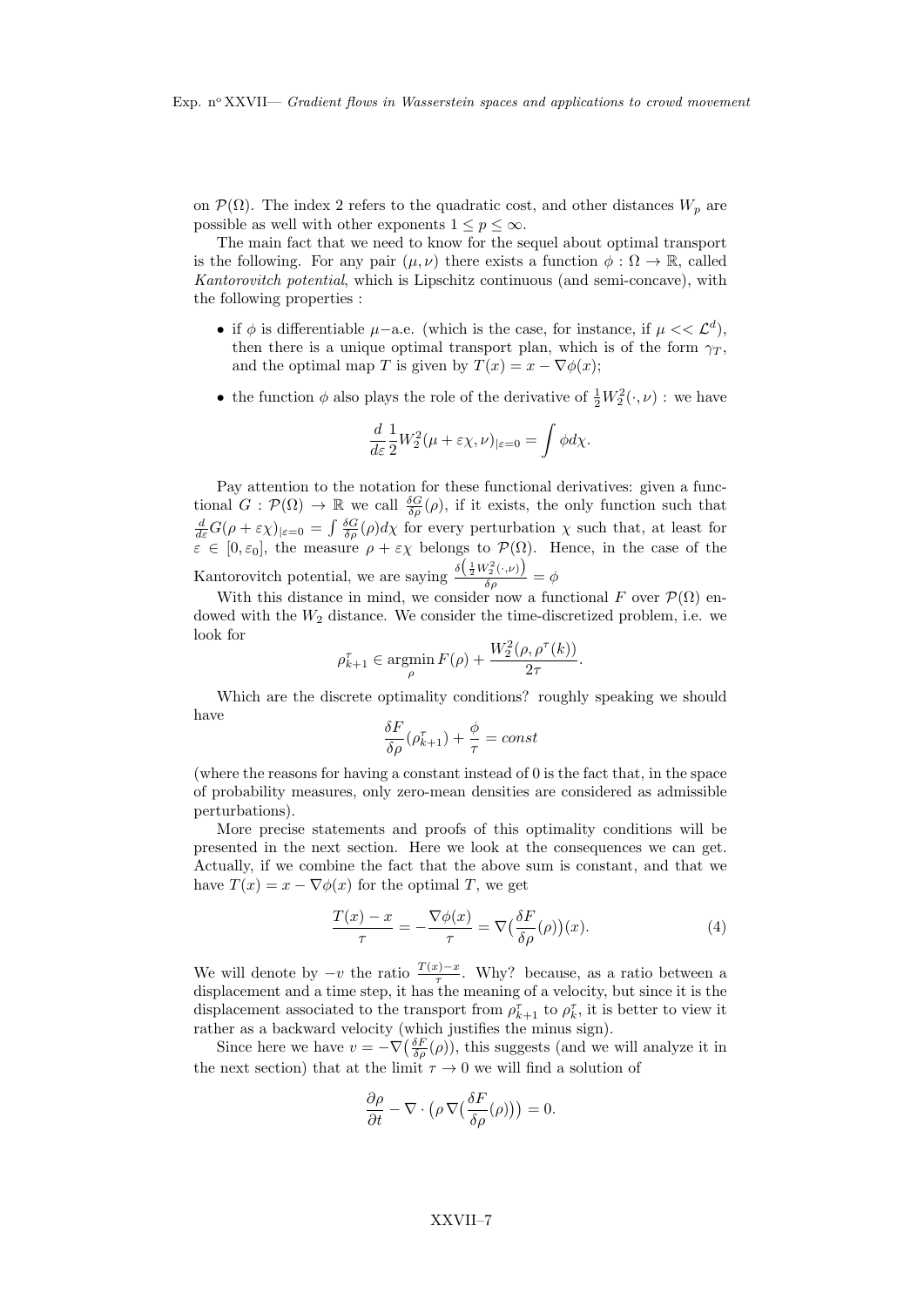Before entering some proof details, we want to present some examples of this kind of equations. The three main classes of examples are the functionals considered by McCann in [18], where he proves some convexity properties of such functionals. Consider

$$
F(\rho) = \int f(\rho(x))dx, \quad G(\rho) = \int V(x)d\rho, \quad H(\rho) = \int \int W(x - y)\rho(dx)\rho(dy),
$$

where  $f : \mathbb{R} \to \mathbb{R}$  is a convex superlinear function (and the functional F is set to  $+\infty$  if  $\rho$  is not absolutely continuous w.r.t. the Lebesgue measure) and  $V: \Omega \to \mathbb{R}$  and  $W: \mathbb{R}^d \to \mathbb{R}$  are regular enough (and W is taken symmetric, i.e.  $W(z) = W(-z)$ , for simplicity). In this case it is quite easy to realize that we have

$$
\frac{\delta F}{\delta \rho}(\rho) = f'(\rho), \quad \frac{\delta G}{\delta \rho}(\rho) = V, \quad \frac{\delta H}{\delta \rho}(\rho) = 2W * \rho.
$$

An interesting example is the case  $f(t) = t \ln t$ . In such a case we have  $f'(t) = \ln t + 1$  and  $\nabla(f'(\rho)) = \frac{\nabla \rho}{\rho}$ : this means that the gradient flow equation associated to the functional F would be the Heat Equation  $\frac{\partial \rho}{\partial t} - \Delta \rho = 0$ , and that for  $F + G$  we would have the *Fokker-Planck Equation*  $\frac{\partial \rho}{\partial t} - \Delta \rho - \nabla \cdot (\rho \nabla V) = 0$ .

The case of the interaction functional  $H$  gives on the contrary a non-local (and nonlinear) equation  $\frac{\partial \rho}{\partial t} - \nabla \cdot (\rho(\nabla W * \rho)) = 0$  (where the non-local term may also be combined with the others).

It is a general fact that this formulation/interpretation in terms of gradient flows, through its time-discretization, has several advantages: it allows for easy existence results, and for some uniqueness proofs (more difficult, under some convexity assumptions on the functionals) in a very general framework. Moreover, it also directly provides a time-discretization algorithm. In this short paper we will see how to approach the easiest equations to justify : the Fokker-Planck one (which is linear), with possibly a non-local term (because of compactness properties of the convolution operator). We will only deal with existence issues, independently of convexity assumptions. Wider generalizations to more delicate cases, including possibly the Porous-Media equation (i.e. the case of the functional F with  $f(t) = t^m$ , see for instance [19]) will be left to a forthcoming study.

#### 4 Getting gradient flows PDEs via vertical perturbations

This section presents some proofs or references to make what presented in Section 3 rigorous.

There are three main points to analyze: the optimality conditions in the time-discretized problems; the interpolation of the discrete trajectories  $\rho^{\tau}(k)$ and how to get a limit curve  $\rho$  that solves the continuity equation together with its velocity v; the fact that v has still the form  $-\frac{\delta F}{\delta \rho}(\rho)$ , even at the limit  $\tau \to 0$ .

Our proof will be complete only for the case

$$
F(\rho) = \int_{\Omega} \rho \ln \rho + \int_{\Omega} V d\rho + \int_{\Omega} \int_{\Omega} W(x - y) d\rho(x) d\rho(y),
$$

where V and W are Lipschitz functions on the compact domain  $\Omega$ , and a starting measure  $\rho_0 \in \mathcal{P}(\Omega)$  such that  $F(\rho_0) < +\infty$  is fixed.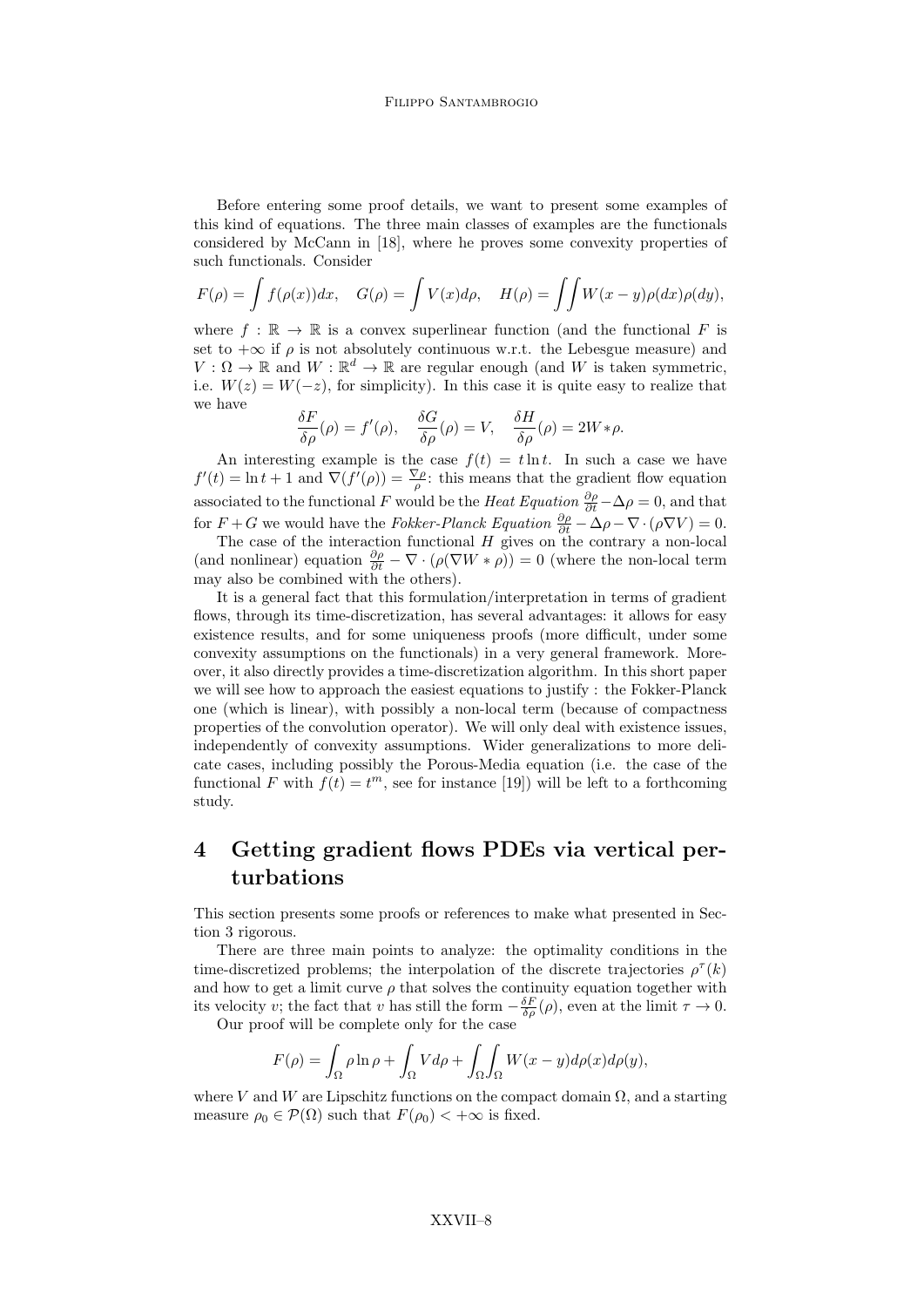Optimality conditions at each time step. We consider the minimization of  $F(\rho) + W_2^2(\rho, \rho^{\tau}(k))/2\tau$  among probability measures  $\rho \in \mathcal{P}(\Omega)$ . Let us suppose that this minimization problem admits a solution, which is the case for the choice of the functional  $F$  above. Actually, the three parts of the functional are weakly-l.s.c., and this is the case for  $W_2$  as well. Hence,  $\Omega$  being compact, this is sufficient for the existence (notice anyway that more refined considerations could handle the case of unbounded domains as well).

Now, take an optimal measure  $\bar{\rho}$  and compute variations with respect to perturbations of the form  $\rho_{\varepsilon} := (1 - \varepsilon)\bar{\rho} + \varepsilon\tilde{\rho}$ , where  $\tilde{\rho}$  is any other probability measure. This means choosing a perturbation  $\chi = \tilde{\rho} - \bar{\rho}$ , which guarantees that, for  $\varepsilon > 0$ , the measure  $\rho_{\varepsilon}$  is actually a probability over  $\Omega$ .

We now compute the first variation and, due to optimality, we have

$$
0 \le \frac{d}{d\varepsilon} \left( F(\bar{\rho} + \varepsilon \chi) + \frac{1}{\tau} \frac{W_2^2(\bar{\rho} + \varepsilon \chi, \rho^\tau(k))}{2} \right)_{|\varepsilon=0} = \int \left( \frac{\delta F}{\delta \rho}(\rho) + \frac{\phi}{\tau} \right) d\chi.
$$

If we set for a while  $\psi = \frac{\delta F}{\delta \rho}(\rho) + \frac{\phi}{\tau}$  we would have

$$
\int \psi \, d\chi \ge 0 \quad \text{i.e.} \int \psi \, d\tilde{\rho} \ge \int \psi \, d\bar{\rho} \quad \text{for all } \tilde{\rho} \in \mathcal{P}(\Omega).
$$

This means that  $\bar{\rho}$  also minimizes  $\rho \mapsto \int \psi \, d\rho$ , and it is clear that the minimizers of such a quantity must be concentrated on argmin  $\psi$ . In particular this implies that  $\psi$  has a constant value  $\rho$ -a.e.

For the case we are considering, where the optimal  $\bar{\rho}$  must be absolutely continuous because of the entropy part, one gets, for the density  $\bar{\rho}(x)$ 

$$
\ln(\bar{\rho}(x)) + V(x) + 2(W * \bar{\rho})(x) + \frac{\phi(x)}{\tau} = C \text{ a.e. on } \{\bar{\rho} > 0\}
$$
  

$$
\ln(\bar{\rho}(x)) + V(x) + 2(W * \bar{\rho})(x) + \frac{\phi(x)}{\tau} \ge C \text{ everywhere.}
$$

This in particular implies that  $\bar{\rho}$  is actually positive a.e. and that it holds

$$
\bar{\rho}(x) = \exp\left(C - V(x) - 2(W * \bar{\rho})(x)) - \frac{\phi(x)}{\tau}\right),
$$

which provides Lipschitz regularity for  $\bar{\rho}$ . Then, one differentiates and gets the equality (4).

Interpolation between time steps. With this time-discretized method, we have obtained, for each  $\tau > 0$ , a sequence  $(\rho^{\tau}(k))_k$ . We can use it to build at least two interesting curves in the space of measures:

- first we can define some piecewise constant curves, i.e.  $\rho_t^{\tau} := \rho^{\tau} (k+1)$ for  $t \in [k\tau, (k+1)\tau]$ ; associated to this curve we also define the velocities  $v_t^{\tau} = v^{\tau}(k+1)$  for  $t \in ]k\tau, (k+1)\tau]$ , where  $v^{\tau}(k)$  is obtained from (4), defining  $v^{\tau}(k) = (id - T)/\tau$ , taking as T the optimal transport from  $\rho_{k+1}^{\tau}$ to  $\rho^{\tau}(k)$ ; we also define the momentum variable  $E^{\tau} = \rho^{\tau} v^{\tau}$ ;
- then, we can also consider the densities  $\tilde{\rho}_t^{\tau}$  that interpolate the discrete values  $(\rho^{\tau}(k))_k$  along geodesics:

$$
\tilde{\rho}_t^{\tau} = \left(\frac{k\tau - t}{\tau} v^{\tau}(k) + id\right)_{\#} \rho^{\tau}(k), \text{ for } t \in ](k-1)\tau, k\tau[;
$$
 (5)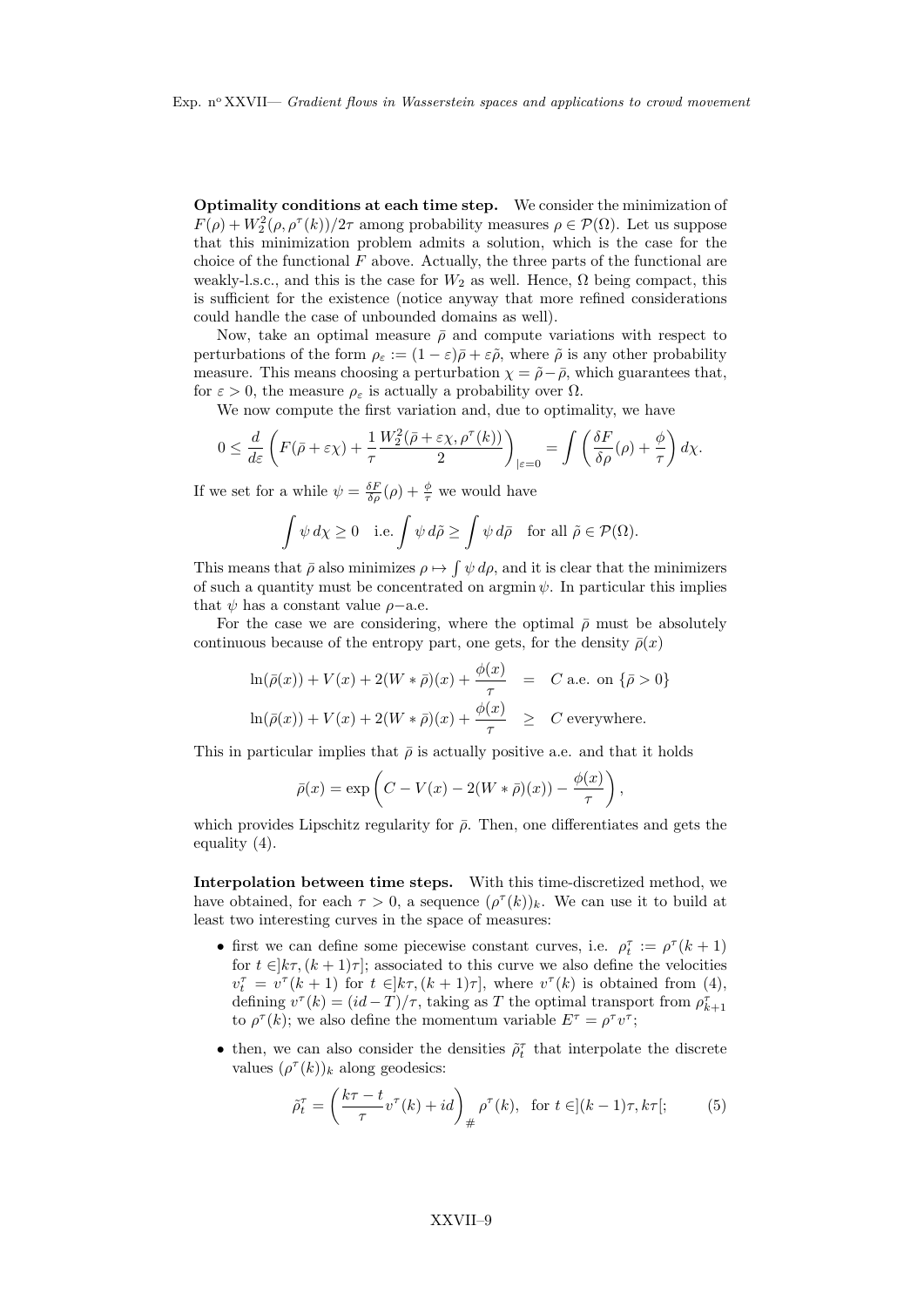the velocities  $\tilde{v}_t^{\tau}$  are defined so that  $(\tilde{\rho}^{\tau},\tilde{v}^{\tau})$  satisfy the continuity equation, taking

$$
\tilde{v}_t^{\tau} = v_t^{\tau} \circ \left(\frac{k\tau - t}{\tau}v^{\tau}(k) + id\right)^{-1};
$$

as before, we define:  $\tilde{E}_{\tau} = \tilde{\rho}^{\tau} \tilde{v}^{\tau}$ .

After these definitions we consider some a priori bounds on the curves and the velocities that we defined. We start from some estimates which are standard in the framework of Minimizing Movements. The sequence  $(\rho^{\tau}(k))_k$  satisfies an estimate on its variation which gives a Hölder and  $H<sup>1</sup>$  behavior. From the minimality of  $\rho^{\tau}(k)$ , compared to  $\rho^{\tau}(k-1)$ , one gets

$$
W_2^2(\rho^{\tau}(k), \rho^{\tau}(k-1)) \leq 2\tau \big(F(\rho^{\tau}(k)) - F(\rho^{\tau}(k-1))\big).
$$

This also says that  $F(\rho^{\tau}(k))$  is monotone decreasing, which implies a uniform bound on  $F(\rho_t^{\tau})$  for every t and  $\tau$ . Moreover, we also get  $W_2^2(\rho^{\tau}(k), \rho^{\tau}(k-1)) \le$  $C\tau$  (discrete Hölder behavior), as well as, if we sum up over k and use  $F(\rho_0)$  $+\infty$ ,

$$
\sum_{k} \tau \left( \frac{W_2(\rho^{\tau}(k), \rho^{\tau}(k-1))}{\tau} \right)^2 \le C,\tag{6}
$$

which is the discrete version of an  $H^1$  estimate. As for  $\tilde{\rho}_t^{\tau}$ , it is an absolutely continuous curve in the Wasserstein space and its velocity on the time interval  $[(k-1)\tau, k\tau]$  is given by the ratio  $W_2(\rho^{\tau}(k-1), \rho^{\tau}(k))/\tau$ . Hence, the  $L^2$  norm of its velocity on  $[0, T]$  is given by

$$
\int_0^T |\tilde{\rho}'|_{W_2}^2(t)dt = \sum_k \frac{W_2^2(\rho''(k), \rho''(k-1))}{\tau},\tag{7}
$$

and, thanks to (6), it admits a uniform bound independent of  $\tau$ . Here we use the notation  $|\sigma'(t)|$  for the metric derivative of a curve  $\sigma$  and  $|\sigma'|_{W_2}(t)$ means that this metric derivative is computed according to the distance  $W_2$ . In our case, thanks to well-known results on the continuity equation and the Wasserstein metric, this metric derivative is also equal to  $||\tilde{v}_t^{\tau}||_{L^2(\tilde{\rho}_t^{\tau})}$ . This gives compactness of the curves  $\tilde{\rho}^{\tau}$ , as well as an Hölder estimate on their variations (since  $H^1 \subset C^{0,1/2}$ ). The characterization of the velocities  $v^{\tau}$  and  $\tilde{v}^{\tau}$  allow to deduce bounds on these vector fields from the bounds on  $W_2(\rho^{\tau}(k-1), \rho^{\tau}(k))/\tau$ .

Considering all these facts, one can collect the following results.

- The norm of  $v^{\tau}$  in  $L^2((0,T), L^2_{\rho^{\tau}}(\Omega))$  is  $\tau$ -uniformly bounded.
- In particular, the bound is valid in  $L^1$  as well, which implies that  $E^{\tau}$  is bounded in the space of measures over  $[0, T] \times \Omega$ .
- The very same estimates are true for  $\tilde{v}^{\tau}$  and  $\tilde{E}^{\tau}$ .
- The curves  $\tilde{\rho}^{\tau}$  are bounded in  $H^1([0,T], W_2(\Omega))$  and hence compact in  $C^0([0,T], W_2(\Omega)).$
- Up to a subsequence, one has  $\tilde{\rho}^{\tau} \to \rho$ , as  $\tau \to 0$ , uniformly according to the  $W_2$  distance.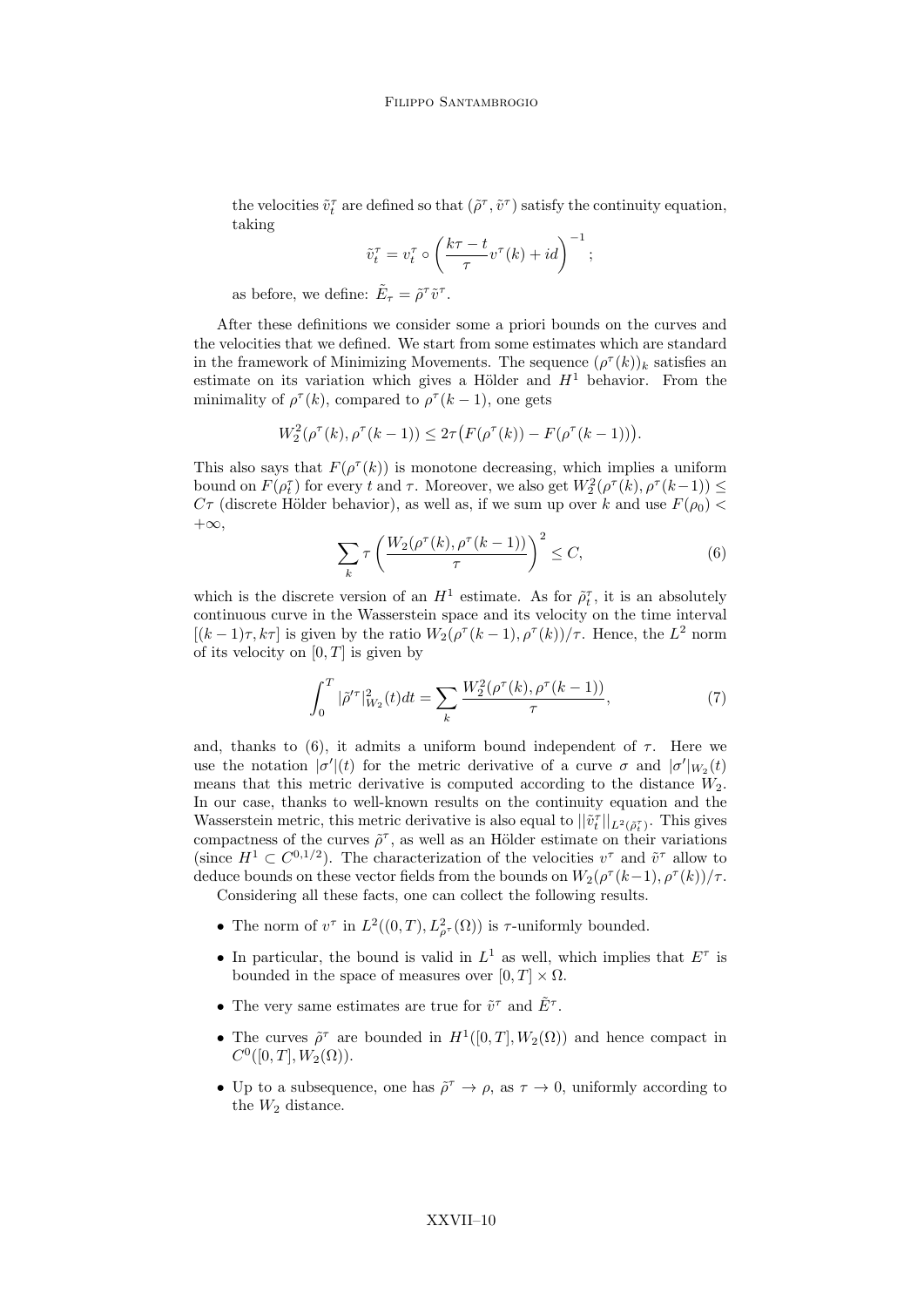- From the estimate  $W_2(\rho_t^{\tau}, \tilde{\rho}_t^{\tau}) \leq C\tau^{1/2}$  one gets that  $\rho^{\tau}$  converges to the same limit  $\rho$  in the same sense.
- If we denote by E a weak limit of  $\tilde{E}^{\tau}$ , since  $(\tilde{\rho}^{\tau}, \tilde{E}^{\tau})$  solves the continuity equation, by linearity, passing to the weak limit, also  $(\rho, E)$  solves the same equation.
- It is possible to prove (see [14], Section 3.2, Step 1) that the weak limits of  $E^{\tau}$  and  $E^{\tau}$  are the same.
- From the bounds in  $L^2$  one gets that also at the limit the measure E is absolutely continuous w.r.t.  $\rho$  and has an  $L^2$  density, so that we have for a.e. time t a measure  $E_t$  of the form  $\rho_t v_t$ .
- It is only left to prove that one has  $v_t = -\frac{\delta F}{\delta \rho}(\rho_t)$  for a.e. t. This is done (in the following step), by noticing that we have, for every t and  $\tau$ , the equality  $E_t^{\tau} = -\rho_t^{\tau} \frac{\delta F}{\delta \rho}(\rho_t^{\tau})$ , and letting it pass to the limit as  $\tau \to 0$ . It is crucial in this step to consider the limit of  $(\rho^{\tau}, E^{\tau})$  instead of  $(\tilde{\rho}^{\tau}, \tilde{E}^{\tau})$ .

Passing to the limit the relation between  $\rho$  and v. The fact that  $(\rho^{\tau}, E^{\tau})$ weakly converges to  $(\rho, E)$  let easily any linear condition pass to the limit. For non-linear terms, this is more difficult and requires some compactness.

The example that we decided to consider is anyway quite easy, since one can decompose  $E^{\tau}$  into two parts:  $E^{\tau} = L^{\tau} + I^{\tau}$ , where

$$
L^{\tau} := \rho^{\tau} \nabla (\ln \rho^{\tau} + V) = \nabla \rho^{\tau} + \rho^{\tau} \nabla V; \quad I^{\tau} := \rho^{\tau} \nabla (2W * \rho^{\tau}) = 2\rho^{\tau} [(\nabla W) * \rho^{\tau}],
$$

i.e. we have splitted the momentum into a linear part and an interaction part, which has more compactness properties. Since we had supposed W to be Lipschitz, the function  $(\nabla W) * \rho^{\tau}$  is uniformly bounded, which gives a uniform bound on  $I^{\tau}$  in the space of measures. This implies that both parts separately are compact as measures, and hence they converge to  $L$  and  $I$ , respectively, and  $E = L + I$ .

L and  $L^{\tau}$  being linear w.r.t.  $\rho$ , it is clear that we must have, as a consequence of the weak convergence of  $\rho_t^{\tau}$  to  $\rho_t$ ,  $L_t = \nabla \rho_t + \rho_t \nabla V$ . Actually,  $\nabla \rho_t^{\tau}$  converges to  $\nabla \rho_t$ , at least in the sense of distributions. For the term with  $\nabla V$ , one can notice that the uniform bound on  $F(\rho_t^{\tau})$  implies a bound on the entropy  $\int \rho_t^{\tau} \ln \rho_t^{\tau}$  (since both V and W are supposed bounded from below), and this bound turns the weak convergence  $\rho_t^{\tau} \rightharpoonup \rho_t$  as measures into a weak convergence in  $L^1$  as a consequence of Dunford-Pettis theorem (the densities  $\rho_t^{\tau}$  are equiintegrable). Once we have weak convergence in  $L^1$ , multiplying times a fixed  $L^{\infty}$  function, i.e.  $\nabla V$ , preserves the same convergence.

The interaction part  $I$  is far from being linear, but the convolution implies more compactness. Actually,  $\nabla W$  being  $L^{\infty}$ , we get a uniform bound in  $L^{\infty}$  on  $(\nabla W) * \rho_t^{\tau}$ . Moreover, it is clear that  $\rho_t^{\tau} \rightharpoonup \rho_t$  implies the pointwise convergence of  $(\nabla W) * \rho_t^{\tau}$  to  $(\nabla W) * \rho_t$ , since

$$
[(\nabla W)*\rho_t^{\tau}](x) = \int \nabla W(x-y)\rho_t^{\tau}(y)dy \to \int \nabla W(x-y)\rho_t(y)dy = [(\nabla W)*\rho_t](x),
$$

the convergence of the integrals being justified by the fact that  $\nabla W$  is  $L^{\infty}$  and  $\rho_t^{\tau} \rightharpoonup \rho_t$  in  $L^1$ .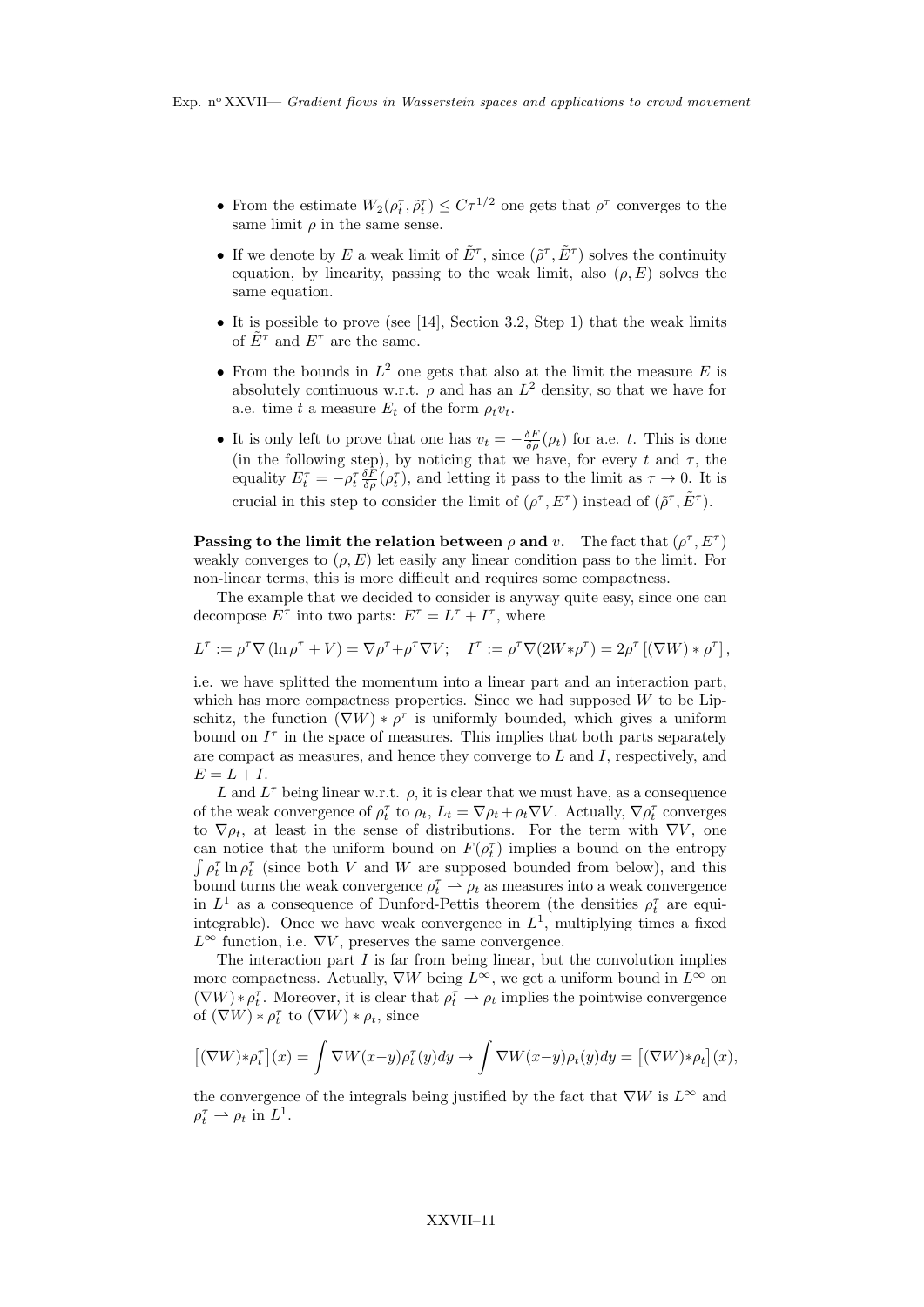We claim now that the product of an equi-integrable sequence of functions weakly converging in  $L^1$  (here it is  $\rho_t^{\tau} \to \rho_t$ ) times a sequence uniformly bounded in  $L^{\infty}$  which is pointwisely converging (here it is  $(\nabla W) * \rho_t^{\tau} \to (\nabla W) * \rho_t$ ) does converge to the product of the limits (in the weak sense of  $L^1$ ).

This fact is easy to see: take  $f_j \to f$  in  $L^1$ ,  $g_j \to g$  pointwisely and suppose that  $(f_i)_j$  is equi-integrable and  $|g_j|(x) \leq C$ ; take a test function  $\psi \in L^{\infty}$  and prove  $\int f_j g_j \psi \to \int f g \psi$ . To do that, use the fact that the equi-integrability of  $(f_j)_j$  means that for every  $\varepsilon > 0$  there exists a  $\delta > 0$  such that  $\int_A |f_j| < \varepsilon$ provided the measure of  $A$  is smaller than  $\delta$ ; moreover, every pointwise convergence is uniform, up to a set of arbitrarily small measure. This means that there exists a set A of measure smaller than  $\delta$  such that  $g_j \to g$  uniformly on A. Then one can see that  $f_j I_A \rightharpoonup f I_A$ , still weakly in  $L^1$ , and get

$$
\left| \int_{\Omega} f_j g_j \psi - \int_A f_j g_j \psi \right|, \left| \int_{\Omega} f g \psi - \int_A f g \psi \right| < ||\psi||_{L^{\infty}} C \varepsilon, \quad \int_A f_j g_j \psi \to \int_A f g \psi,
$$

where the last convergence is due to the weak convergence of  $f_i I_A$  and the uniform convergence of  $g_j \psi$  to  $g \psi$ . The number  $\varepsilon$  being arbitrary, this gives the desired convergence  $\int_{\Omega} f_j g_j \psi \to \int_{\Omega} f g \psi$ .

This allows to let the interaction term pass to the limit in the equation and conclude.

#### 5 Back to crowd motion

In this section we come back to the case we were interested in for crowd motion modelling. Differently from the easier cases of Section 4, here the PDE is neither linear nor based on a convolution (and regularizing) kernel. If the PDE is written in the form given in (3), we have

$$
\frac{\partial}{\partial t}\rho_t + \nabla \cdot \left(\rho_t (u_t - \nabla p_t)\right) = 0,
$$

where  $p_t$  is a pressure, i.e.  $p_t \geq 0$  and  $p_t(1 - \rho_t) = 0$ . Thanks to this last relation, the product  $\rho_t \nabla p_t$  may also be written simply as  $\nabla p_t$ , since  $p_t$  (and its gradient) vanish where  $\rho_t$  is not equal to 1. This reduces the nonlinearity, since there is no more a bilinear term in the continuity equation, but, still, the relation between p and  $\rho$  is nonlinear. We will see what is the key point to let it pass to the limit, but first we want to recover the optimality conditions at each step, after properly defining the functional  $F$  we will use in the gradient flow procedure.

The functional we choose and some hints on the proof. We consider the case  $u = -\nabla D$  and  $K = {\rho \in \mathcal{P}(\Omega) : \rho \leq 1}.$  We first define the functional  $F$  we will consider:

$$
F(\rho) = \begin{cases} \int D(x)d\rho & \text{if } \rho \in K, \\ +\infty & \text{if } \rho \notin K. \end{cases}
$$

The discrete iterative method is, as usual,

$$
\rho_{k+1}^{\tau} \in \operatorname*{argmin}_{\rho} F(\rho) + \frac{W_2^2(\rho, \rho^{\tau}(k))}{2\tau} = \operatorname*{argmin}_{\rho \in K} \int D(x) d\rho + \frac{W_2^2(\rho, \rho^{\tau}(k))}{2\tau}
$$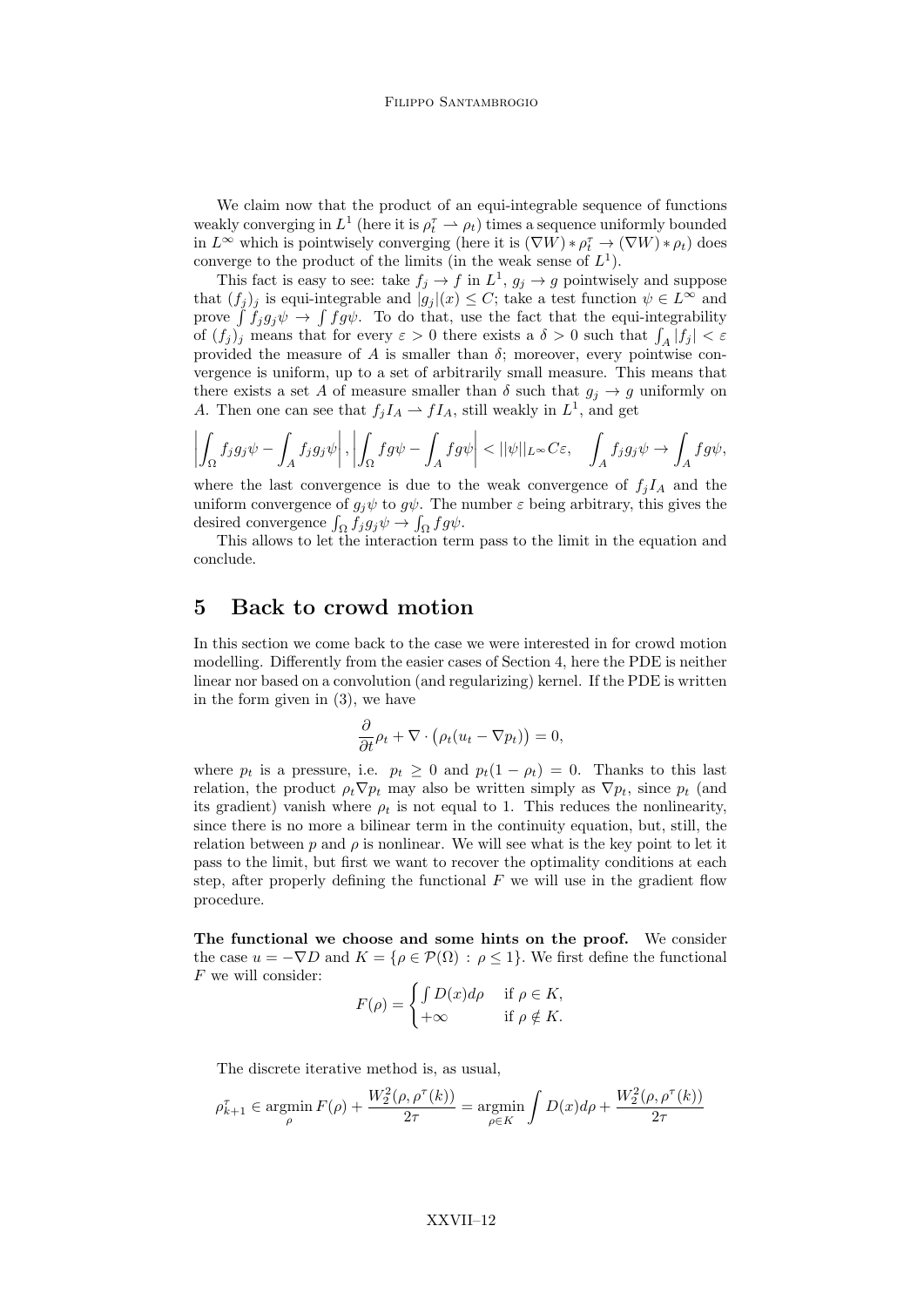If we come back to the optimality conditions in terms of  $\frac{\delta F}{\delta \rho}$ , and we forget for a while the constraint  $\rho \in K$ , we would get that the optimal  $\overline{\rho}$  is concentrated on argmin  $\psi = D + \frac{\phi}{\tau}$ . This was a consequence of the fact that  $\bar{\rho}$  also optimized the linear functional  $\rho \mapsto \int \psi d\rho$ .

Since we need to take into account the constraint  $\rho \in K$ , and K is a convex set (notice that it is also a geodesically convex set, but we do not need this notion here), we can perform variations  $\rho_{\varepsilon} = (1 - \varepsilon)\bar{\rho} + \varepsilon\tilde{\rho}$ , for  $\tilde{\rho} \in K$ . In this case we only get  $\int \psi d\tilde{\rho} \ge \int \psi d\rho \quad \forall \tilde{\rho} \in K$ .

Once a function  $\psi$  is given, which are the measures that optimize  $\int \psi d\rho$  in K? the answer is easy: it is sufficient to concentrate  $\rho$  on a level set of  $\psi$ , and to put the maximal possible density (i.e .1) on it. This means that there is a constant  $t$  such that

$$
\bar{\rho} = \begin{cases} 1 & \text{on } \psi < t, \\ 0 & \text{on } \psi > t, \\ \in [0, 1] & \text{on } \psi = t \end{cases}
$$

It is useful to define the function  $p := (t - \psi)_+$ . This function satisfies  $p \geq 0$  and  $p(1-\overline{\rho})=0$ . This means that it is an admissible pressure! Afterwards, it is easy to pass to the gradients  $\bar{p}-a.e.$  and get  $\nabla p = -\nabla \psi = -\nabla D - \frac{\nabla \phi}{\tau} = u - v$  a.e.. This gives  $v = u - \nabla p$ , which is the desired velocity field. Hence, this discrete scheme is consistent with the equation that we want to consider, even if the fact that, at the limit, this brings a solution of the PDE is still to be established.

The details are contained in [14]: here we only give an idea of the proof. Most of the ingredients are the same as in the previous section. By using the fact that  $\rho^{\tau} \nabla p^{\tau} = \nabla p^{\tau}$  and taking a weak limit p of  $p^{\tau}$  it is easy to see that the PDE is satisfied by  $\rho$ , p and u at the limit. We are only left to prove that  $p_t(1 - \rho_t) = 0$  for a.e.  $(t, x)$ .

This is not trivial since a priori we have a product of two weak convergences. Yet, the key point is the fact that we have an  $L^2$  bound on  $v^{\tau}$  (coming from  $\int_0^T \int |v^{\tau}|^2 \rho^{\tau} = \int_0^T \int |\tilde{v}^{\tau}|^2 \tilde{\rho}^{\tau} = \int_0^T |(\tilde{\rho}^{\tau})'|^2_{W_2} dt \leq C$  and that  $v^{\tau} = u^{\tau} - \nabla p^{\tau}$ . Since  $u^{\tau}$  is supposed to be bounded (take  $\overline{D}$  Lipschitz continuous), this implies an  $L^2$  bound on  $\nabla p^{\tau}$ , and gives

$$
\int_0^T \int |\nabla p^\tau|^2 = \int |\nabla p^\tau|^2 \rho^\tau \leq C.
$$

Hence,  $p^{\tau}$  satisfies an  $H^1$  bound, and its weak convergence turns into a strong  $L^2$  convergence! Moreover, the convergence  $\rho^{\tau} \rightharpoonup \rho$  is weak as measures but also weak-\* in  $L^{\infty}$ , since they are all bounded by the same constant, and this should allow to conclude the proof.

The only delicate point is the fact that we do not have an  $H<sup>1</sup>$  bound in  $[0, T] \times \Omega$ , but only an  $H^1$  bound in space, integrated in time. This makes the possibility of exploiting this compactness property more tricky, but in the end it works for almost any time  $t$ . The details are, again, in [14].

Modify the functional for modelization purposes If we consider the model above as the description of a crowd leaving a panic area, we choose  $D(x) = d(x, \Gamma)$ , where  $\Gamma \subset \partial \Omega$  represents the door.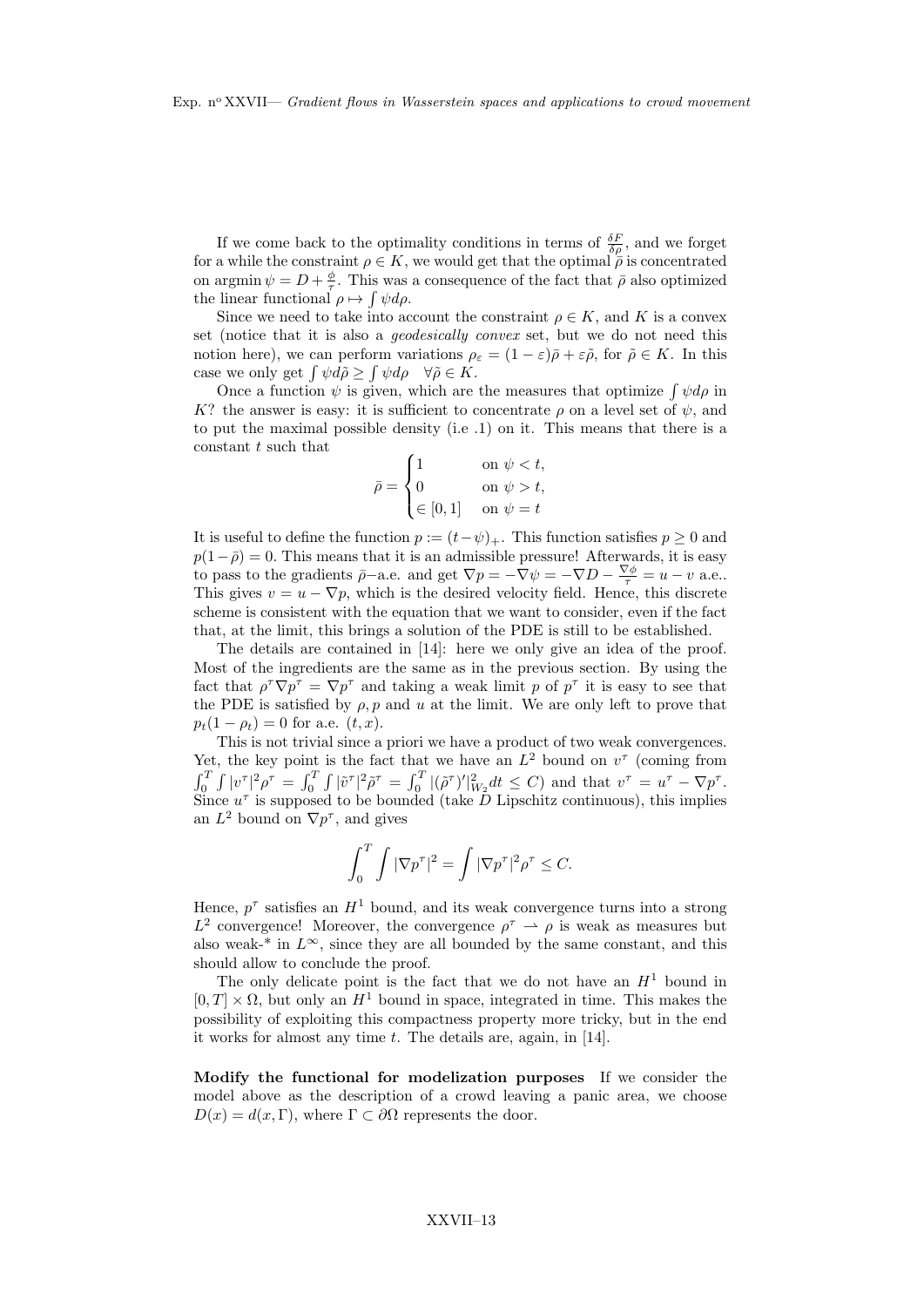The density evolves by minimizing this mean distance to the door...but never leaves  $\Omega$ . For  $t \to \infty$  it is likely to fill a neighborhood of the door with density  $\rho = 1$ , which is the configuration that minimizes F. In particular, if the particles stand for people trying to reach the door so as to escape from a fire, they will all die! this requires a modification of the model, in order to allow the particles to leave  $\Omega$ .

A first possibility could be to consider a larger domain, such as  $\mathbb{R}^d \setminus (\partial \Omega \setminus \Gamma)$ , i.e. the whole space without the part of the boundary of  $\Omega$  which stands for the hard walls (the door Γ being included in the domain). This has some problems, since in particular a domain like that will not be convex, and most of the analysis is easier in convex domains. Some new developments are in progress concerning non-convex domains, but anyway they could not concern this kind of domain whose complement is too "thin" (more precisely, the results of the previous paragraph may be extended to closed non-convex domains, but the closure of the previous domain is the whole  $\mathbb{R}^d$ , which is not what we want to consider).

Hence, both for mathematical and modeling reasons, we decided to consider a different situation, where we give a new definition of the admissible set  $K$ :

$$
K := \{ \rho \in \mathcal{P}(\Omega) \; : \; \rho = \rho_{\Gamma} + \rho_{\Omega}, \; \rho_{\Omega} \le 1, \mathrm{supp}(\rho_{\Gamma}) \subset \Gamma \}
$$

The reason for this choice is the following: we consider that as soon as a particle reaches Γ, it is safe  $(D = 0)$ , and then, instead of following its movement after  $\Gamma$ , we leave it on  $\Gamma$ . This is done for simplicity, but it only means that we are no longer concerned with what happens to the particles that have reached Γ, not that they are really blocked on the door. Obviously, we need to withdraw the density constraint on Γ, so as to let particles stay on it (think that usually  $|\Gamma| = 0$ , so that the density constraint would prevent  $\rho$  to give mass to  $\Gamma$ ), and also to represent the fact that  $\Gamma$  stands actually for everything that happens at the door and beyond.

The mathematical problem with this modified  $\Gamma$  is much trickier. One of the difficulties, that prevent the usual theory to be applied, is the fact that the set K loses some of the properties that it had previously (in particular it is no more geodesically convex: the geodesic - for the  $W_2$  distance - between two points of K could go out of  $K$ ).

To appreciate this approach one needs to think that the general theory mainly deals with geodesically convex functionals even if, for existence purposes, something more can be said when the slope of the functional is l.s.c. (see [2] for these concepts). However, this seems difficult to check here since it is not evident what the slope of the constrained functional  $F$  is. This is why the vertical perturbation method turns out to be useful in this setting, and it provides a proof for the existence of a solution for  $\Omega$  convex, with or without the exit door Γ, thanks to the limit  $\tau \to 0$ .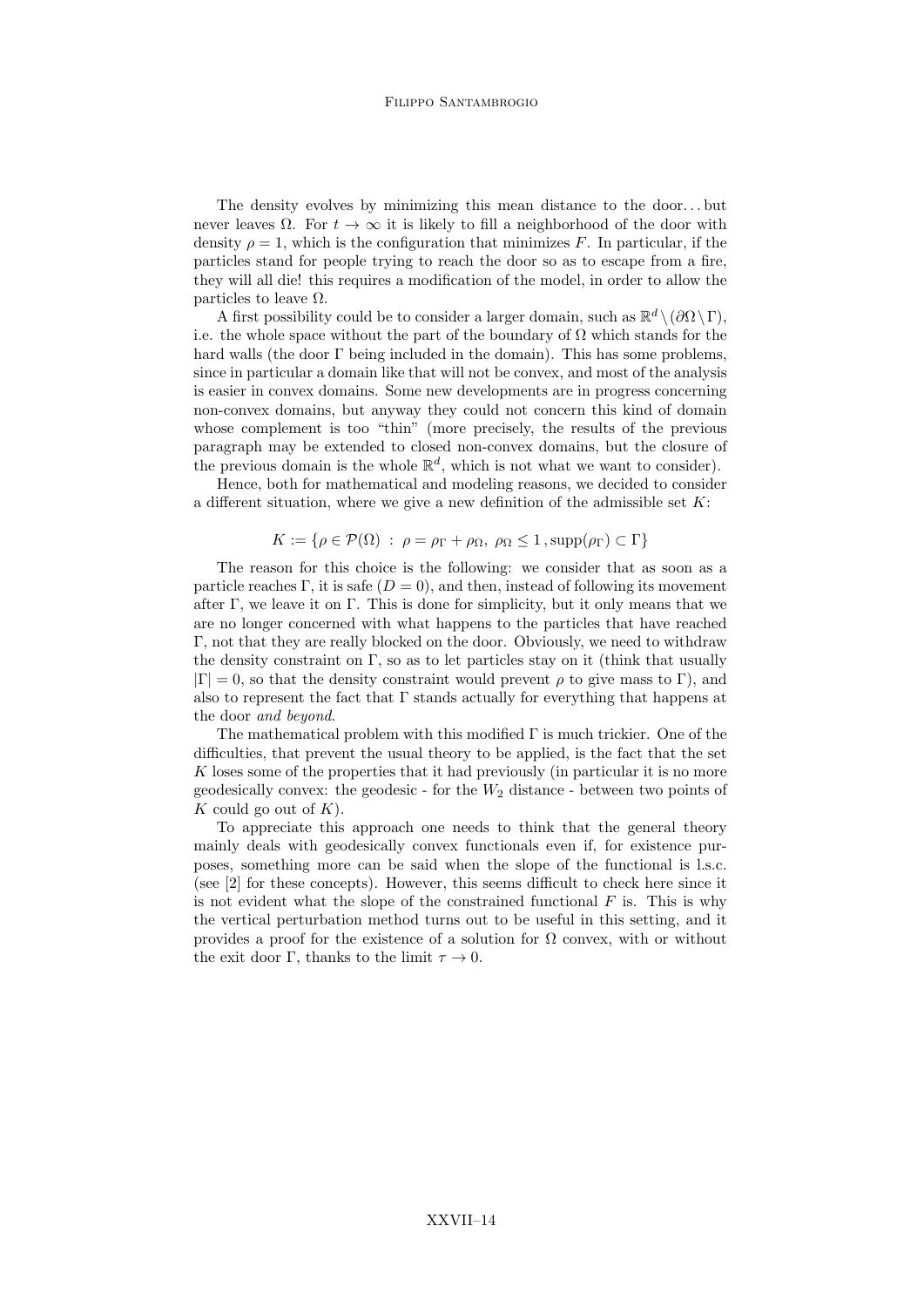#### References

- [1] L. Ambrosio, Movimenti minimizzanti, Rend. Accad. Naz. Sci. XL Mem. Mat. Sci. Fis. Natur. 113 (1995) 191–246.
- [2] L. Ambrosio, N. Gigli, G. Savaré, Gradient flows in metric spaces and in the space of probability measures, *Lectures in Mathematics* (ETH Zürich, 2005).
- [3] L. Ambrosio, G. Savaré, Gradient flows of probability measures, Handbook of differential equations, Evolutionary equations 3, ed. by C.M. Dafermos and E. Feireisl (Elsevier, 2007).
- [4] N. Bellomo, C. Dogbe, On the modelling crowd dynamics from scaling to hyperbolic macroscopic models, Math. Mod. Meth. Appl. Sci. 18 Suppl. (2008) 1317–1345.
- [5] G. Buttazzo, F. Santambrogio, A model for the optimal planning of an urban area, SIAM J. Math. Anal. 37(2) (2005) 514–530.
- [6] R.M. Colombo, M.D. Rosini, Pedestrian flows and non-classical shocks, Math. Methods Appl. Sci. 28 (2005) 1553–1567.
- [7] V. Coscia, C. Canavesio, First-order macroscopic modelling of human crowd dynamics, Math. Mod. Meth. Appl. Sci. 18 (2008) 1217–1247.
- [8] E. De Giorgi, New problems on minimizing movements, Boundary Value Problems for PDE and Applications, C. Baiocchi and J. L. Lions eds. (Masson, 1993) 81–98.
- [9] D. Helbing, A fluid dynamic model for the movement of pedestrians, Complex Systems 6 (1992) 391–415.
- [10] L.F. Henderson, The statistics of crowd fluids, *Nature* 229 (1971) 381–383.
- [11] R. L. Hughes, A continuum theory for the flow of pedestrian, Transport. Res. Part B 36 (2002) 507–535.
- [12] R. Jordan, D. Kinderlehrer, F. Otto, The variational formulation of the Fokker-Planck equation, SIAM J. Math. Anal. 29(1) (1998) 1–17.
- [13] L. V. Kantorovich, On the transfer of masses, *Dokl. Akad. Nauk. SSSR* 37 (1942) 227–229.
- [14] B. Maury, A. Roudneff-Chupin and F. Santambrogio, A macroscopic crowd motion model of gradient flow type, Mat. Mod. Meth. Appl. Sci. Vol. 20 No. 10 (2010), 1787–1821
- [15] B. Maury, A. Roudneff-Chupin, F. Santambrogio and J. Venel, Handling congestion in crowd motion modeling, in preparation.
- [16] B. Maury, J. Venel, Handling of contacts in crowd motion simulations, Traffic and Granular Flow (Springer, 2007).
- [17] B. Maury, J. Venel, Handling congestion in crowd motion modeling, in preparation.